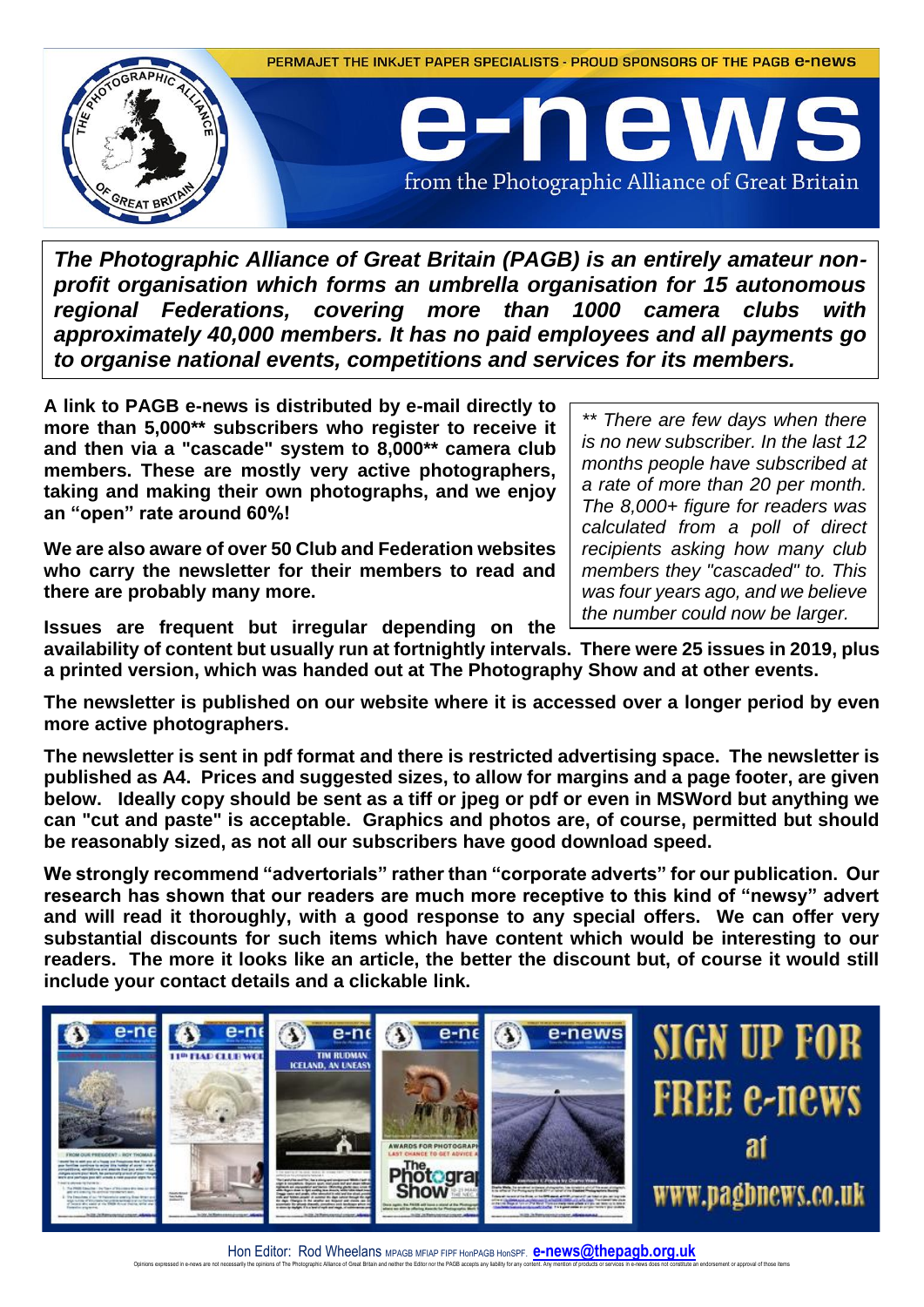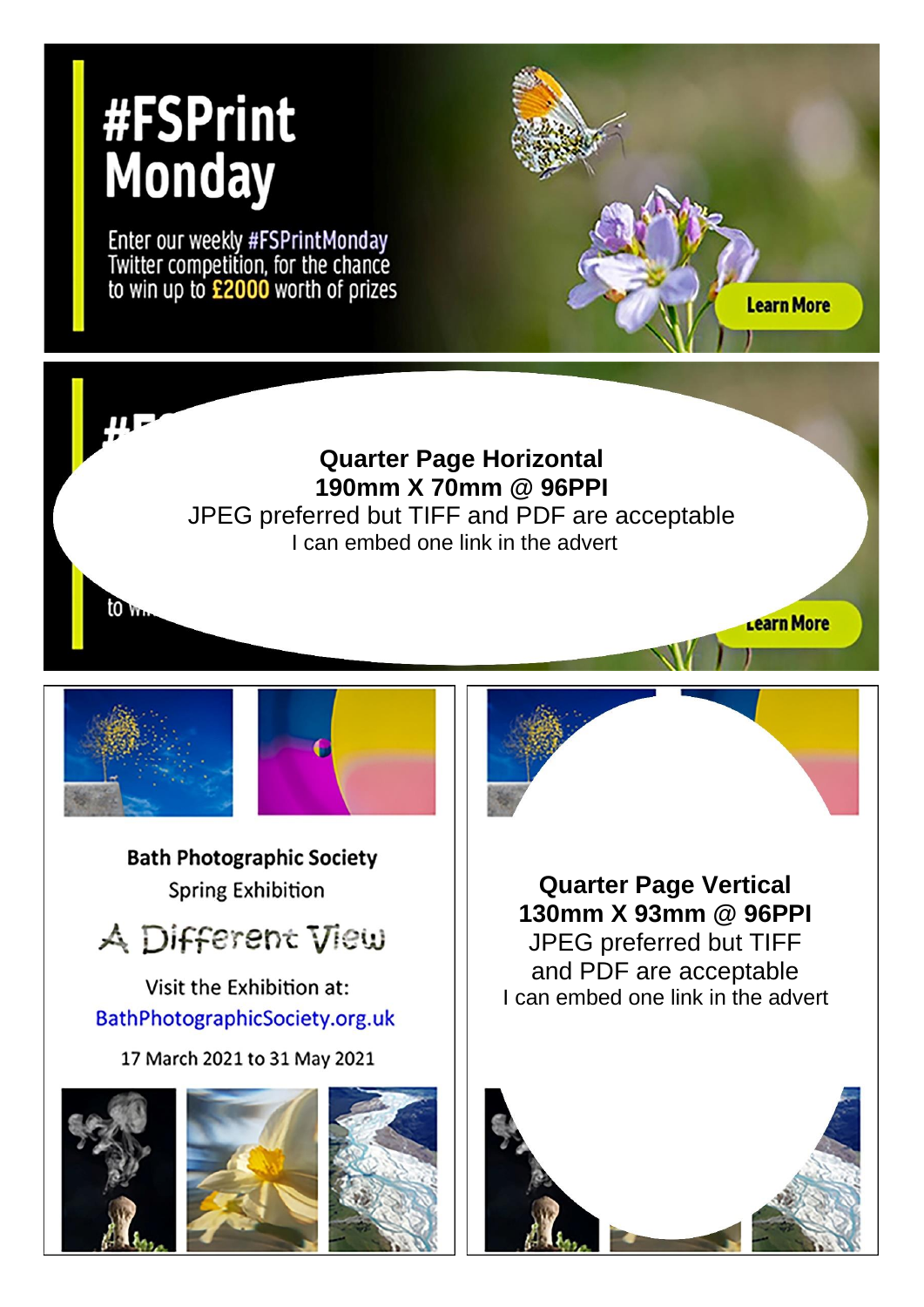## Rod Wheelans on why he uses FB Gold Silk 315

Rod Wheelans MPAGB FRPS MFIAP is a former president of the Photographic Alliance of Great Britain and now edits the PAGB e-news.

"FB Gold Silk 315 is my favourite paper for 90% of my prints.<br>Using a free custom ICC profile it delivers good colour with a lovely smooth finish. I have read that it has a very high Dmax<br>but I'm not that technical - I just saw very crisp clean black, giving good contrast which made the image sparkle. The paper has a slightly warm colour, ideal for people pictures in mono and colour and, whilst I wouldn't describe the surface. as "silk" it has a very nice "gentle" sheen, reminiscent of fondly remembered darkroom prints.

I enjoy using all the papers in the PermaJet range but FB Gold Silk is always my first choice for both mono and colour.



Rod Wheelans on why he uses FB Gold Silk 315

Rod Wheelans MPAGB FRPS MFIAP is a former president of the Photographic Alliance of Great Britain and now edits the PAGB

"FB Gold Silk 315 is my favourite paper for Using a free custom ICC profile it o lovely smooth finish. I has but I'm not that ted giving good paper ha

> **Half Page** 190mm X 135mm @ 96PPI JPEG preferred but TIFF and PDF are acceptable I can embed one link in the advert

"It's my favourite paper for 90% of my prints."

er for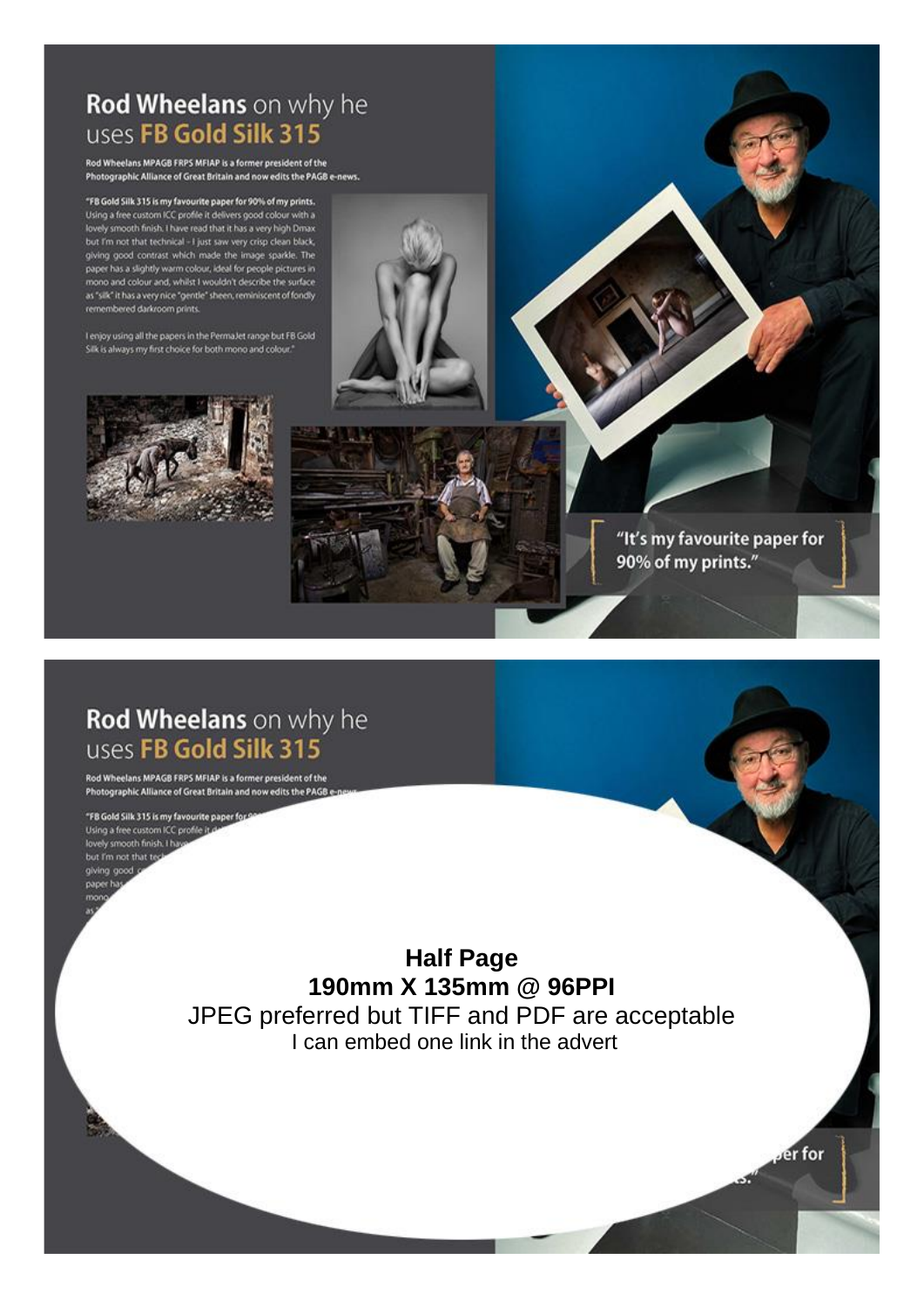Handhel Shot **RF** 

**Full Page 190mm X 275mm @ 96PPI** JPEG preferred but TIFF and PDF are acceptable I can embed one link in the advert

EOS R6



Live for the story\_